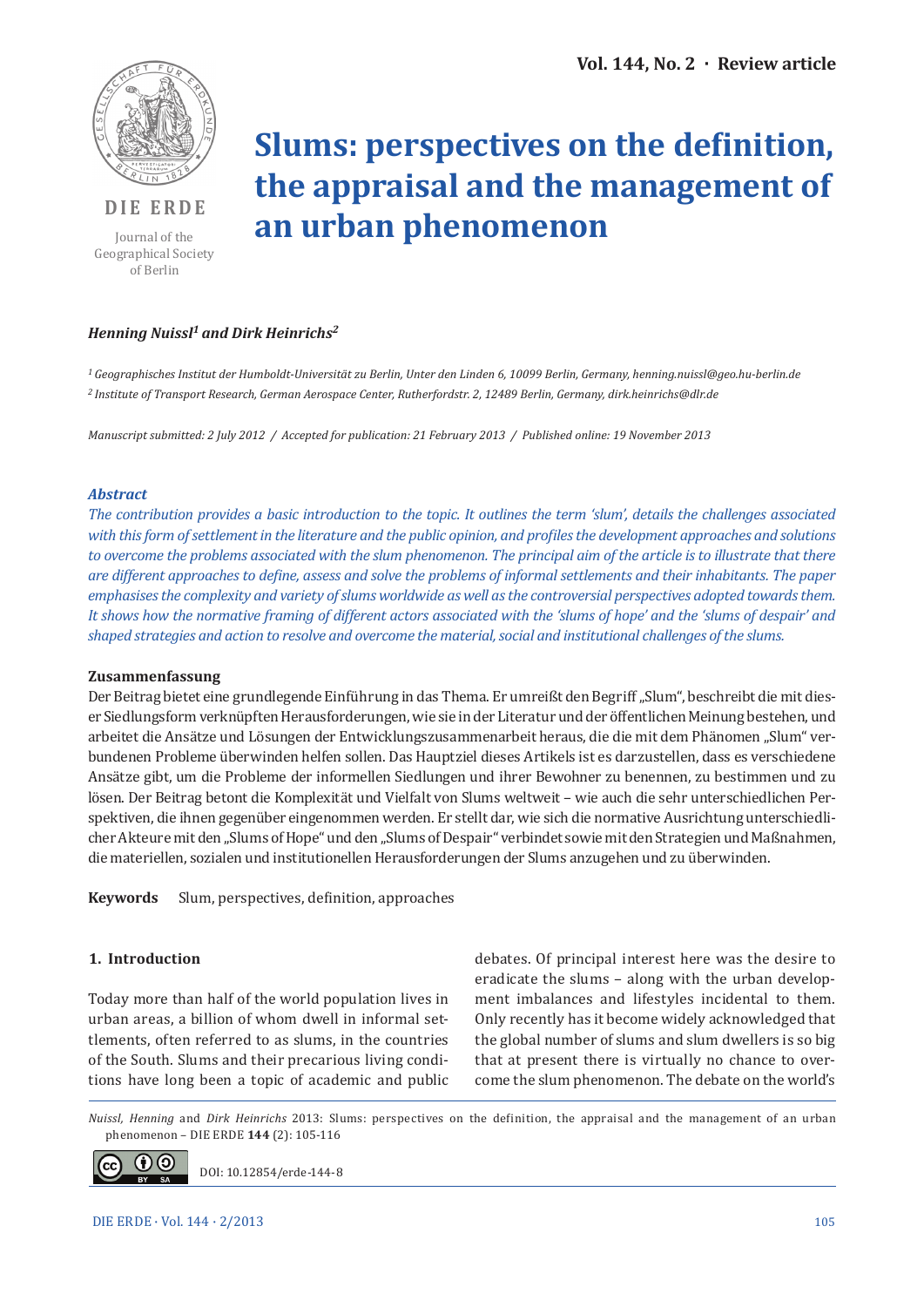slums has thus begun to contemplate systematic consolidation and upgrading of informal settlements with the objective of signing them over to the 'normal', 'official' city, and how this can be achieved. In addition to this broader urban development and quasi interventionist approach to the slum phenomenon, slums have likewise been observed with respect to other aspects – as places of informal economies with their own market logic, as places that largely escape government control, and, if nothing else, as places whose otherness has always been a source of fascination to bourgeois society (cf. contribution by *Malte Steinbrink* in this journal). Hence slums are discussed in various ways and from different perspectives. There are diverse and often contradictory understandings of what characterises a slum, why – or why not – it is a problem and how it – and its inhabitants – should be treated by urban policies in general and urban planning in particular. To illustrate this point, while *Hernan de Soto* and his colleagues (1986) emphasise the productive potential of slums, *Mike Davis* (2006a) draws a thoroughly pessimistic, almost apocalyptic picture of the world's poorest districts. *Alan Gilbert* (2007), in turn, questions whether the use of the term is productive at all. These few examples illustrate how contested both the slum phenomenon and its academic conceptualisation are.

This contribution provides an overview of the main points of controversy regarding the debate about slums – i.e., the definition of the slum phenomenon, the problems and challenges associated with it and the policies and interventions to alleviate these problems. It is structured in four more sections: Section 2 outlines the attempts to define the term 'slum'. This is followed by a discussion of the various challenges which are identified as associated with the slum phenomenon from different points of view (Section 3). The subsequent section outlines the approaches of different actors to handle, manage and develop the slums and discusses the way in which the distinct approaches are echoed in practical urban planning and political strategies (Section 4). The contribution ends with a brief conclusion (Section 5).

# **2. Perspectives on the definition of slums 2.1 The meaning of the term 'slum'**

The English word 'slum' is a term that immediately conjures up strong images of poverty and misery, danger and decay. Since its first appearance in English writings at the beginning of the nineteenth century, the term 'slum' has had a distinctly negative connotation. However, it originally had no unified meaning. Various sources describe it as a "back room" for sinister business deals, a "back alley, street of poor people" (Online Etymology Dictionary 2013) or – in what was probably the world's first gangster language dictionary published by the Australian renegade *James Hardy Vaux* in 1812 – generally a crime, a "racket" (*Prunty* 1998: 2). Likewise, the term's etymology is not quite clear, although it has been traced back to the German word *'Schlamm'* (mud) (*Prunty* 1998: 2). The meaning of the term as it is now used worldwide became common usage in the English language by the 1840s: "The term 'slum' was used to identify the poorest quality housing and the most unsanitary conditions; a refuge for marginal activities including crime, 'vice' and drug abuse (…) – a place apart from all that was decent and wholesome" (UN Habitat 2003a: 9). As early as the 1880s, the housing reform movement in Great Britain made initial attempts at an 'operational' definition of the word slum, applied the term to houses that did not serve the basic needs of its inhabitants and thereby provided the basis for the segregation of 'slum areas' (characterised by the dominance of this type of dwelling) (UN Habitat 2003a: 9). Thus, by the end of the 19th century a twofold understanding of the term slum had been established which has hardly changed since then: According to the New Oxford Dictionary of English a slum is either "a squalid and overcrowded urban street or district inhabited by very poor people" and/or "a house or building unfit for human habitation" (*Pearsell* 1999: 1756). Cities Alliance, jointly founded by the World Bank, UN Habitat, UNEP and the Asian Development Bank in 1999 in the course of the 'Cities without Slums' initiative, provides a similar definition: "Slums are neglected parts of cities where housing and living conditions are appallingly poor" (Cities Alliance 1999: 1).

While this basic meaning of the term 'slum' has been established for more than hundred years now, more recent attempts – particularly in the English language – at a more precise definition of the phenomenon vary considerably. The Concise Oxford Dictionary of Geography, for instance, defines a slum as an "area of poor housing, often characterised by multioccupancy, overcrowding, and poverty. Schools are poor, items sold in local shops are more expensive than those sold in a supermarket, and sanitation inadequate. Slum populations often exhibit high concentrations of drug abusers, alcoholics, criminals, and vandals" (*Mayhew* and *Penny* 1992: 210). This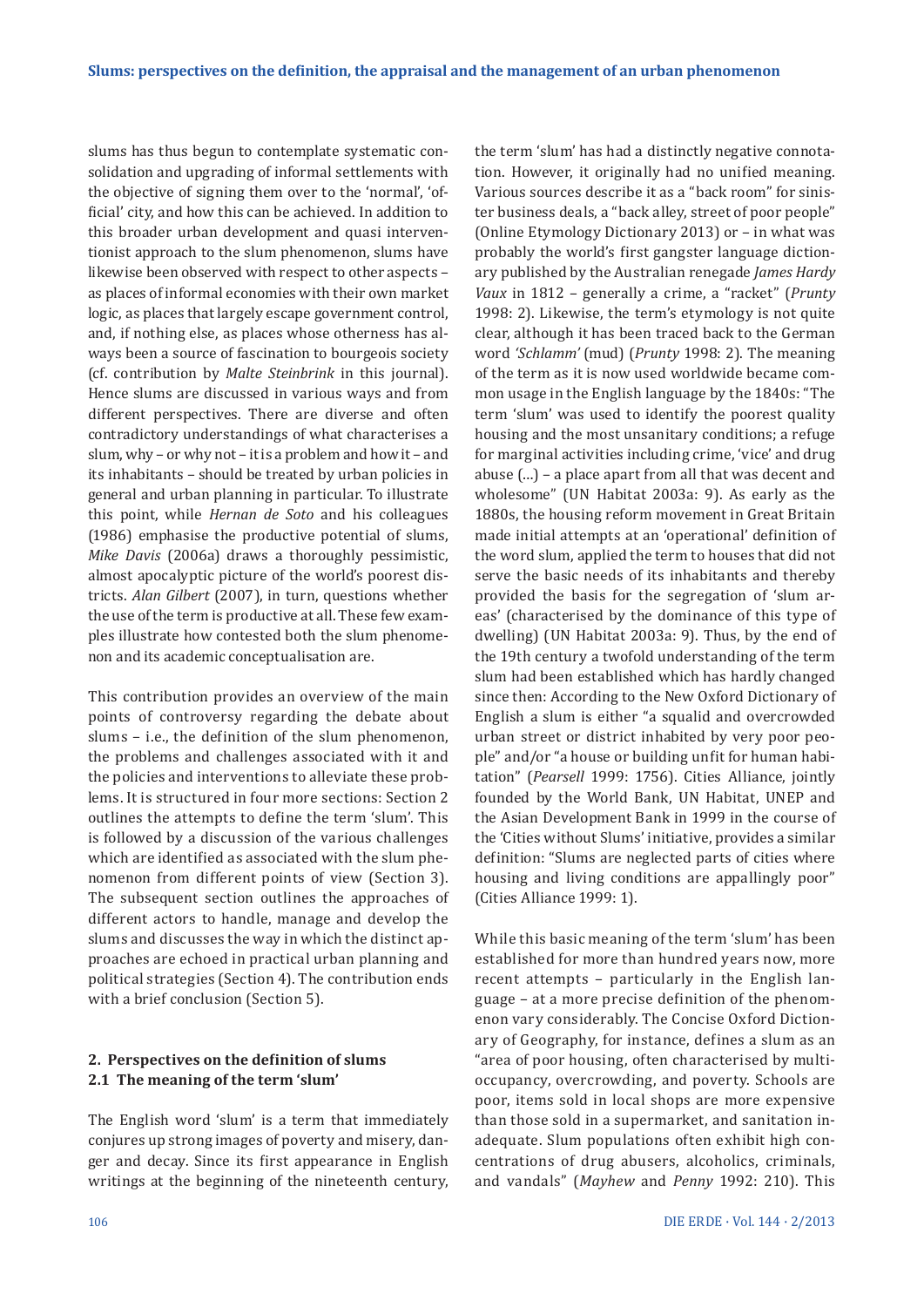definition focuses on social aspects, i.e., the inhabitants of the slums and the very negative set of social characteristics unduly assigned to them. The online edition of the Encyclopedia Britannica uses similar language, defining a slum as "a densely populated area of substandard housing, usually in a city, characterised by unsanitary conditions and social disorganisation" (Encyclopedia Britannica Online 2013). A report on terminology carried out by UN Habitat several years ago, however, revealed the term's blurry definition. It examined how slums are defined in twenty-nine cities of the world, twenty-one of which use their own specific slum definition, whereby all of these definitions differ from one another. Apart from the diversity of existing terms, the report shows that the majority of local definitions applies to structural and urban development aspects, with poverty referred to in very few cases. None of these definitions adopts the pejorative tone regarding the people living in the slums which is apparent in the quoted definitions (UN Habitat 2003a: 197).

#### **2.2 The indefinableness of slums as a spatial entity**

The great difficulty of finding a universal slum definition mirrors the heterogeneity of marginalised neighbourhoods and informal settlements and the diversity of their design. The outward appearance of the slums is as varied as human dwellings and settlements generally are: "Slums range from high-density, squalid central city tenements to spontaneous squatter settlements without legal recognition or rights, sprawling at the edge of cities" (Cities Alliance 1999: 1). They can, for instance, be distinguished according to their location in 'central slums', 'scattered slum islands' and 'outer city slums' (UN Habitat 2003a: 88ff.). Even in everyday language, two very different settlement forms – not least as a result of their spatial location – are associated with the term slum: shabby inner-city areas of ill repute on the one hand, and shacks or self-built settlements located in the peripheries of numerous cities in developing countries on the other. Media reports about shacks and shelters on footpaths or landfill sites are largely responsible for the association of slums with images of impoverishment. On the other hand, the development of informal settlements frequently leads to bizarre urban architectural situations whereby the 'normal' or formal city and the slums are tightly knit and have little similarity with the outward appearance of the slums mentioned above. The flat roof settlement of multistorey residential buildings in cities like Phnom Penh and Cairo and the informal development of the green buffer zone between social housing high-rise blocks built in the industrial modern style in Caracas are two examples. From the outside, numerous slums are indistinguishable from conventional forms of settlement or housing (in other contexts commonly a tourist attraction) – their classification as a slum is first and foremost an indication of their social and/or spatial position. The latter applies, for example, to mud huts in the poor districts of Karachi, yurt settlements on the periphery of the Mongolian capital Ulan-Bator and the lake dwellings along the canals of Manila or Bangkok (see, e.g., UN Habitat 2006: Chapter 2.1; UN Habitat 2008: Chapter 2.4).

Given the variety of physical phenomena associated with the term 'slum' it seems almost impossible to unambiguously define the slums of the world as a particular type of spatial entity, i.e. as a form of settlement that combines particular characteristics. Any attempt to define the term 'slum' can ultimately be contested on the grounds that it belies the complexity of the phenomenon and its blurred boundaries (quite apart from the fact that definitions are always social constructs, not reflections of reality). In other words (cf. also UN Habitat 2003a: 11):

- Slums are too complex to be defined by a single parameter.
- Slums are too multifaceted for a slum definition based on a set of criteria that can be universally applied.
- Slums are too changeable for a permanent slum definition.
- Slums frequently have blurred boundaries; their limits, for example, depend on the shape of the administrative units.

It can therefore be established that 'slum', on the one hand, is a relational term; what is considered a slum and what not is determined by the respective spatial and temporal context. On the other hand, the use of the term in practice is almost always tantamount to the spatial reification of a social phenomenon, because it is not primarily the (dilapidated) houses or the (deficient) physical infrastructure that causes the interest in the slums but the social living conditions and the environment of its inhabitants.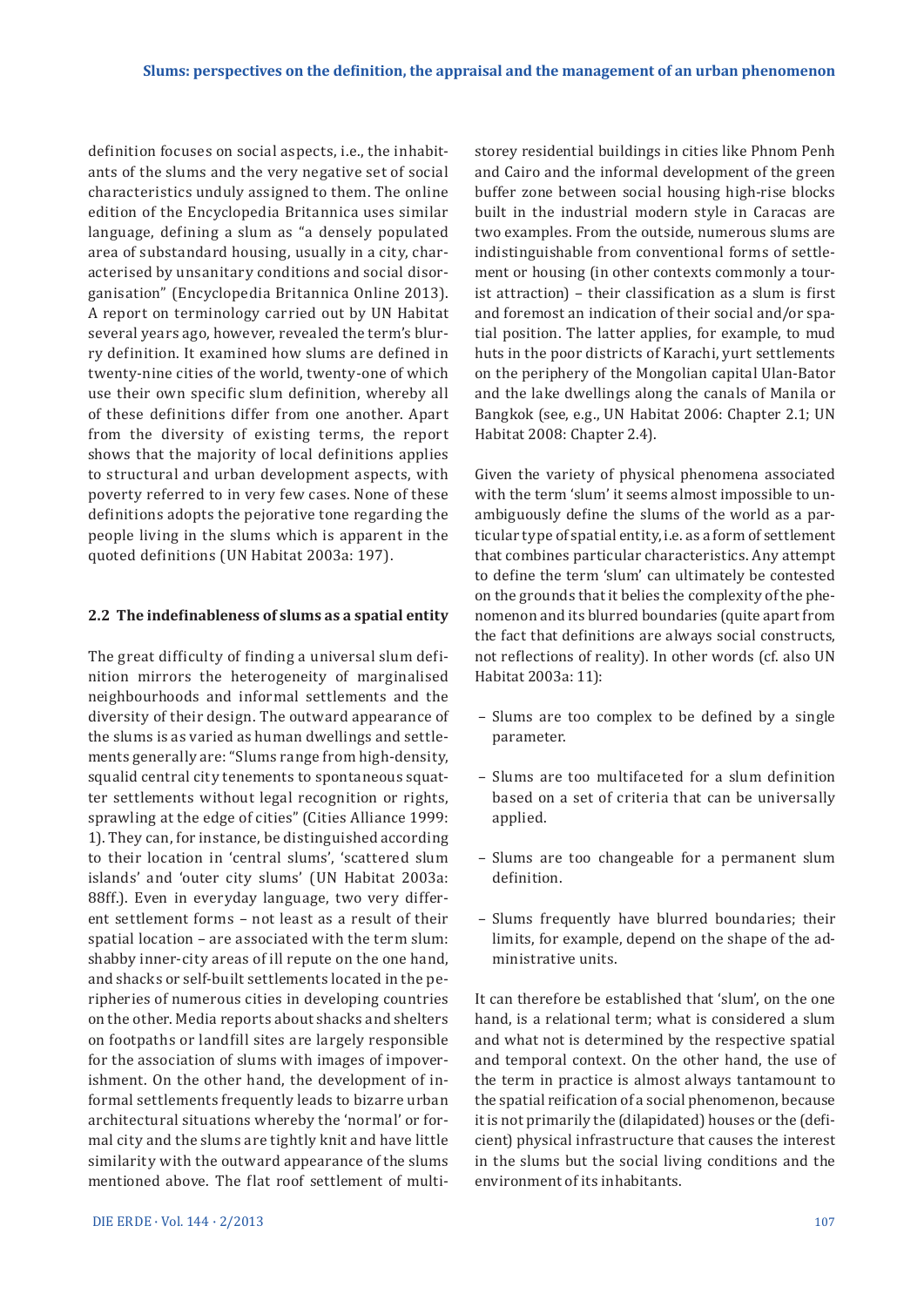# **2.3 The UN Habitat approach to defining and monitoring the slum phenomenon**

UN Habitat, the United Nations' programme and think tank on human settlements, plays a key role in the provision of information on the slum phenomenon worldwide. It does so on the basis of its own relatively simple definition, which applies to the physical, infrastructural and ownership realities on site, and operationalises the question of whether a neighbourhood should be categorised as a slum or not according to the status of the households living on the ground: "UN-HABITAT defines any specific place, whether a whole city or a neighbourhood, as a slum area if half or more of all households lack [i] improved water, [ii] improved sanitation, [iii] sufficient living area, [iv] durable housing, [v] secure tenure, or combinations thereof. An area or neighbourhood deprived of improved sanitation alone may experience a lesser degree of deprivation than an area that lacks any adequate services at all, but both are considered slums in this definition" (UN Habitat 2008: 106; numbering  $['i' ... 'v']$  added by the authors). This definition has a number of specific features:

- (1) The definition is based on the distinction between the slum as a spatial object and the slum households, according to which slums are defined, i.e. identified. Hence urban development conditions are only included indirectly in the definition via the living conditions of the majority of the households. At the same time, it takes into account that, on the one hand, not every slum dweller lives in appalling conditions and that, on the other hand, large sections of the population outside the slums could face slum-like conditions.
- (2) Although the definition refers to household conditions, poverty, and the social exclusion of slum

households are not an integral part of it (despite their frequent listing as a sixth criterion in UN Habitat documents). The definition is based exclusively on prevailing urban development and infrastructural conditions.

(3) Although security of tenure, the final criterion in this definition, plays a major role in the slum debate (see below), it is difficult to ascertain with empirical data. There is little evidence of tenure in the official statistics of most countries or in UN Habitat records for that matter. As a rule, therefore, the UN Habitat slum definition is operationalised solely on the first four criteria cited above.

The UN Habitat slum definition is probably the most feasible starting point for the discussion of the slum phenomenon in an international perspective. It provides a set of sufficiently clear criteria of what constitutes this phenomenon and therefore allows a calibration of different perspectives on the slums. It is indeed a common point of reference in many international studies on global urban development and the most widely used basis to get an understanding on the quantitative magnitude of the slum phenomenon. It has been used to collect some impressive facts on this topic (see *Tab. 1*). Nonetheless, the figures should be taken with care because official statistics in many countries are hardly reliable enough to provide a fully consistent basis to determine the exact number of households living in slum conditions (and thus to delineate slum areas according to the UN Habitat definition). Also, data across world regions are often hardly comparable because of the specificity of the slum phenomenon in different regions of the world – but this is a problem that is virtually impossible to resolve.

|                                                             | Maghreb | Sub-Saharan<br>Africa | ಳ<br>America<br>Caribbean<br>Latin<br>the | East Asia | Asia<br>South. | Asia<br>Southeast | Asia<br>West. | <b>Oceania</b> | (total)<br>Developing<br>countries |
|-------------------------------------------------------------|---------|-----------------------|-------------------------------------------|-----------|----------------|-------------------|---------------|----------------|------------------------------------|
| Slum population (mill.)                                     | 11.84   | 199.54                | 110.76                                    | 189.62    | 190.74         | 88.91             | 35.71         | 0.56           | 827.69                             |
| Slum population as<br>percentage of urban<br>population (%) | 13.3    | 61.7                  | 23.5                                      | 28.2      | 35.0           | 31.0              | 24.6          | 24.1           | 32.7                               |

#### *Tab. 1 Slum population by world region (2010). Source: UN Habitat 2010: 32*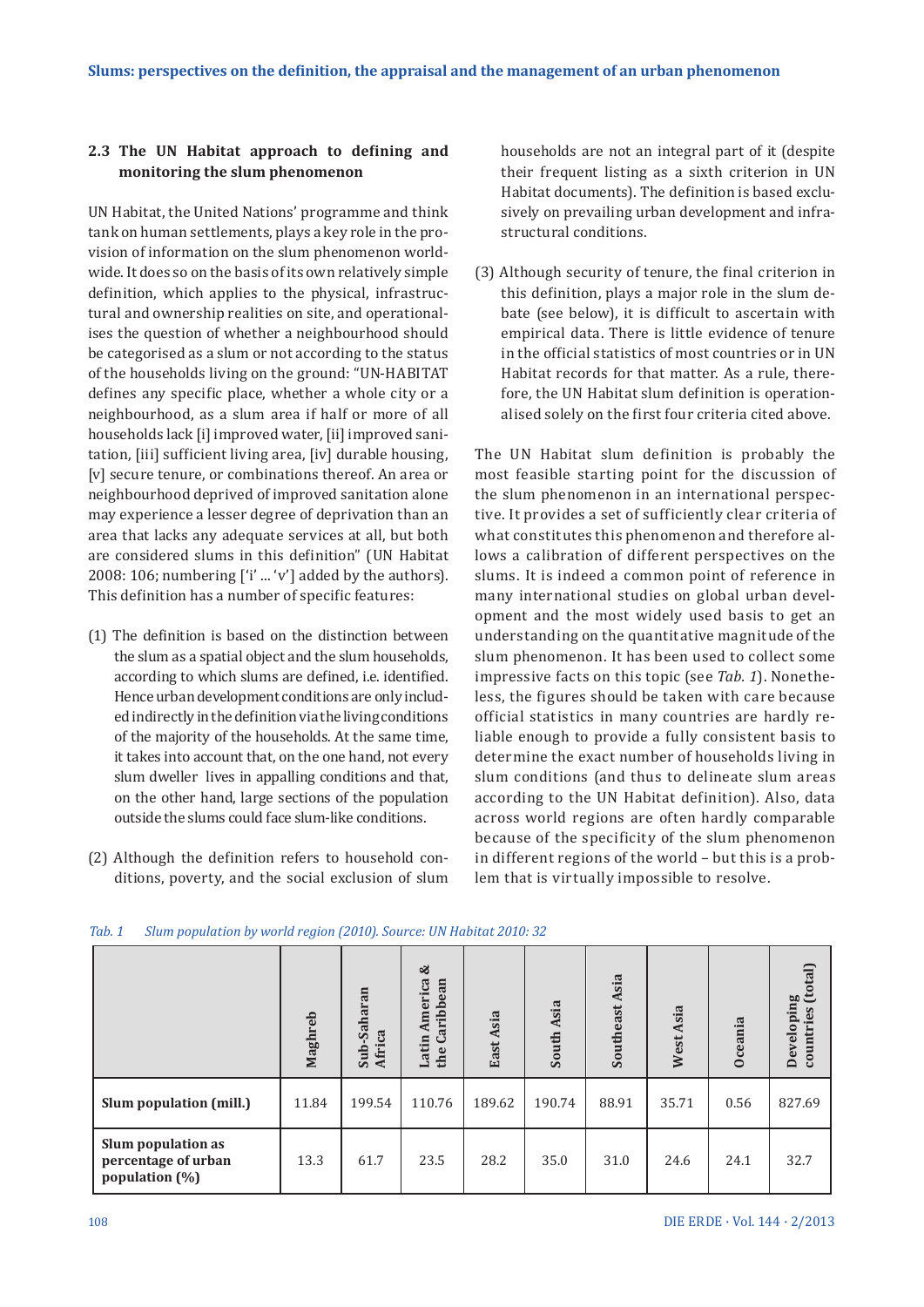As can be seen in *Table 1* the slum population – i.e., those who live in slum households but not necessarily in slums in the physical sense – is estimated at more than eight hundred million people in developing countries worldwide, most of whom live in Asia, and amounts to approximately a third of the total urban population. In sub-Saharan Africa, the latter figure is substantially higher. Several Asian countries – notably China and India – have recently been very successful in reducing their slum populations. In China it dropped by 65.31 million in absolute terms from 2000-2010, in India by 59.73 million and in Indonesia by 21.23 million people (UN Habitat 2010: 32, 39f.). The '7d' objective laid down in the Millenium Development Goals of 2000 to extricate at least 100 million slum dwellers from the slums by 2020 had already been exceeded by more than twice the amount by 2010, not least as a result of the substantial prosperity in Asia. With the exception of the Middle East (i.e., West Asia), the slum population as a percentage of the total urban population has in fact fallen everywhere in recent years. On the other hand, it should not be overlooked that in absolute terms the slum population is increasing – the number of new slum residents is annually six million, which is roughly equivalent to fifty per cent of annual urban growth worldwide (UN Habitat 2010: 42). It is furthermore remarkable that it is not the largest cities and agglomerations of the developing countries that show such dynamic growth in the slum population but rather small and mediumsized cities, where the share of slum residents is highest anyway (UN Habitat 2008: 108ff.).

## **3. Perspectives on the appraisal of slums and the slum-related problems**

Whenever slums become the target of public, political or academic attention, they almost always fall into the 'problem' category – as a place where numerous grievances accumulate which call for intervention. And indeed, there is hardly any doubt that slums determine the living standards and opportunities of their dwellers. At the same time they shape the development perspectives of entire cities or even societies. On the other hand however, it is important to note that the appraisal of the slum phenomenon largely depends on the perspective from which it is viewed. In other words: The actual problems relating to the slum phenomenon (perceived by the people living in the slums) may be quite different from those that prevail in public, political or even academic debates.

There are at least three dimensions to which the problems associated with the slums can be related. The material dimension refers to the physical urban structure and infrastructural layout of slum areas; the social dimension takes up the hardships that life in the slums entails and the life world of slum dwellers; the institutional dimension refers to the multitude of formal and informal rules that regulate the life of slum residents.

## **3.1 The material dimension: urban structure and infrastructural problems**

The most visible – and probably most undisputed – problems of the slums are usually the poor quality and overuse (i.e., overcrowding) of buildings and tenements, the overly high population density in the area, and the inadequate or non-existent basic technical infrastructure such as paved paths or sanitary installations. Despite the vast differences in the world's slums – according to the aforementioned definition by UN Habitat, they all share severe urban and infrastructural deficits that immediately distinguish them from the 'regular' city. It should be noted, however, that there are no universal criteria with which to identify the type of urban structure or infrastructural facility that could be seen as normal or appropriate. Although now internationally accepted, western ideas of normality in the urban context are of little relevance when it comes to understanding the cities of the global South – the major urban agglomerations of sub-Saharan Africa, for example, the urban settlement surfaces of which are often classified as 80-100 per cent slum (in line with the UN Habitat definition). Nevertheless, it is beyond dispute that urban development and infrastructural deficits in these 'slum cities' are accompanied by poor living standards and often precarious hygienic conditions. UN Habitat's endeavour to document living conditions worldwide has provided comparable albeit rough quantitative data on these deficits (cf., among others, UN Habitat 2003a, 2003b, 2006, 2008, 2010). In the year 2000, for example, only about 37 per cent of all households in the slums of the so-called developing countries were connected to drinking water supply, and less than 20 per cent to a waste water disposal system. (In addition, many households outside areas officially designated as slums are not connected to water supply or waste water disposal systems either.) These figures vary considerably from one world region to another. In sub-Saharan Africa even less than 20 per cent of all households living in a slum area were connected to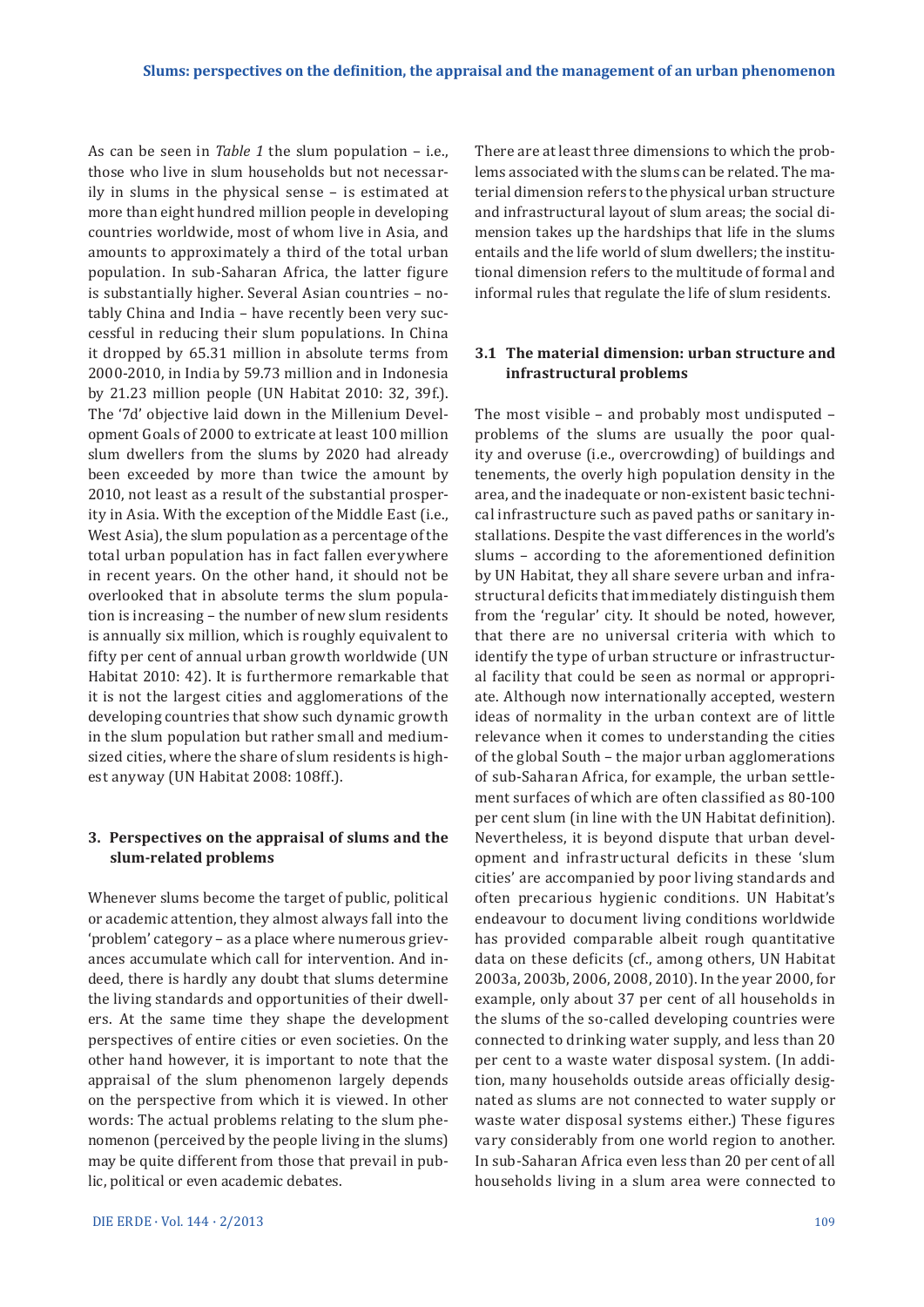drinking water supply and just over 7 per cent to the waste water disposal system, while corresponding values in Latin America reached almost 58 per cent and over 30 per cent respectively (UN Habitat 2003a: 114). In addition, slum dwellings often provide less than adequate protection from the rain and were often constructed in flood or landslide areas. Lack of access to public transport also leads to the exclusion of slum dwellers from regular jobs in the formal sector, since work places cannot be reached.

#### **3.2 The social dimension: deprivation and stigmatisation**

It is common knowledge that urban development and infrastructural deficits in the slums go hand in hand with serious social problems. In most cases these deficits are first and foremost a manifestation of extreme social inequality, since they are in sharp contrast to the often excellent structure and infrastructural facilities of more prosperous urban districts. Accordingly, they are also a sign of poverty, i.e. an indication that those who live in slums do not have the financial resources to afford minimum housing standards. In addition to the fact that urban development and infrastructural deficits obviously contrast with the very idea of social justice (and therefore clearly have a social dimension), there is a long tradition of associating the slums also with social 'deficits'. Following at least implicitly sociological theories of deviant behaviour (e.g. subculture theory), slums are credited with negative effects on the attitude and behaviour of their residents. In this vein slums are usually regarded as hotbeds of crime and violence for at least two reasons: (i) due to the vast numbers of people who live there and have no legal means of pursuing their objectives, but also (ii) because those socialised in this environment acquire and internalise anomic, i.e. socially unacceptable, patterns of behaviour. *Jacob A. Riis*, photographic chronicler of the Lower East Side in New York towards the end of the nineteenth century, summarised this view of the slums in a classic wording in the introduction to his main work. He described slums as "nurseries of pauperism and crime that fill our jails and police courts (…) because, above all, they touch the family life with deadly moral contagion" (*Riis* 1890, Introduction). However, it is important to note that the topos of the slum as a breeding ground for immorality and crime may indeed be no more than a myth, i.e. the result of an unproved and latently prejudiced ascription of deviant behaviour to the spatial and/or social living environment of people. Yet, this myth must be seen in conjunction with a 'real' social problem associated with the slums: the stigmatisation of slum dwellers, i.e. the "lack of recognition of slum dwellers as being urban citizens at all" (UN Habitat 2003a: 104). Stigmatisation is to a great extent responsible for the exclusion of slum dwellers from jobs and housing in the 'formal' city, and from social advancement in general.

# **3.3 The institutional dimension: alleged moral neglect and lacking security of tenure**

The widely assumed impact of the slums on socialisation is closely linked to a third problem dimension, which likewise plays a significant role in the discussion on slums without necessarily having to adopt a social determinist approach: the social fabric of norms and rules, i.e. the institutional framework which moulds everyday life in the slums and the activities of its residents. With regard to the slum phenomenon the issue of institutions crops up typically as the absence of rules – at least of those applied to maintain social order outside the confines of the slums. However, the perception of the institutional infrastructure of the slums, at least in academic discourse, has meanwhile undergone a shift: away from identifying 'moral neglect' in the slums to establishing that the absence of the state, i.e. of state authority, is primarily responsible for the wretched conditions in the slums, since violations against the legal norms that secure the cohesion of social interaction, commercial trade and construction are not sanctioned. The discussion on the institutional problems associated with the slums is dominated by yet another aspect: the often precarious ownership or disposal rights of slum residents to their own housing. Property relations in the slums are almost always complex (*Durand-Lasserve* and *Selod* 2009). Only in rare cases do slum residents have property rights to the land on which their dwelling is built. Many of the inhabitants are illegal occupants. They have occasionally been party to a planned invasion or signed illegal tenancy contracts with speculators or big landowners; on the other hand, these informal land rights often put 'older' slum tenants in the privileged position to rent parts of their dwelling to even poorer 'new' arrivals (*Amaral* 1994). As a result of these obscure tenure relations, numerous slum households live in constant dread of having to leave their houses, i.e. of being forcefully evicted – a serious stumbling block to any thoughts of investing in their own four walls or planning their lifes: "The twofold tenure problem of squatters – that is, that they have neither the owner's permission nor the permission of the local authorities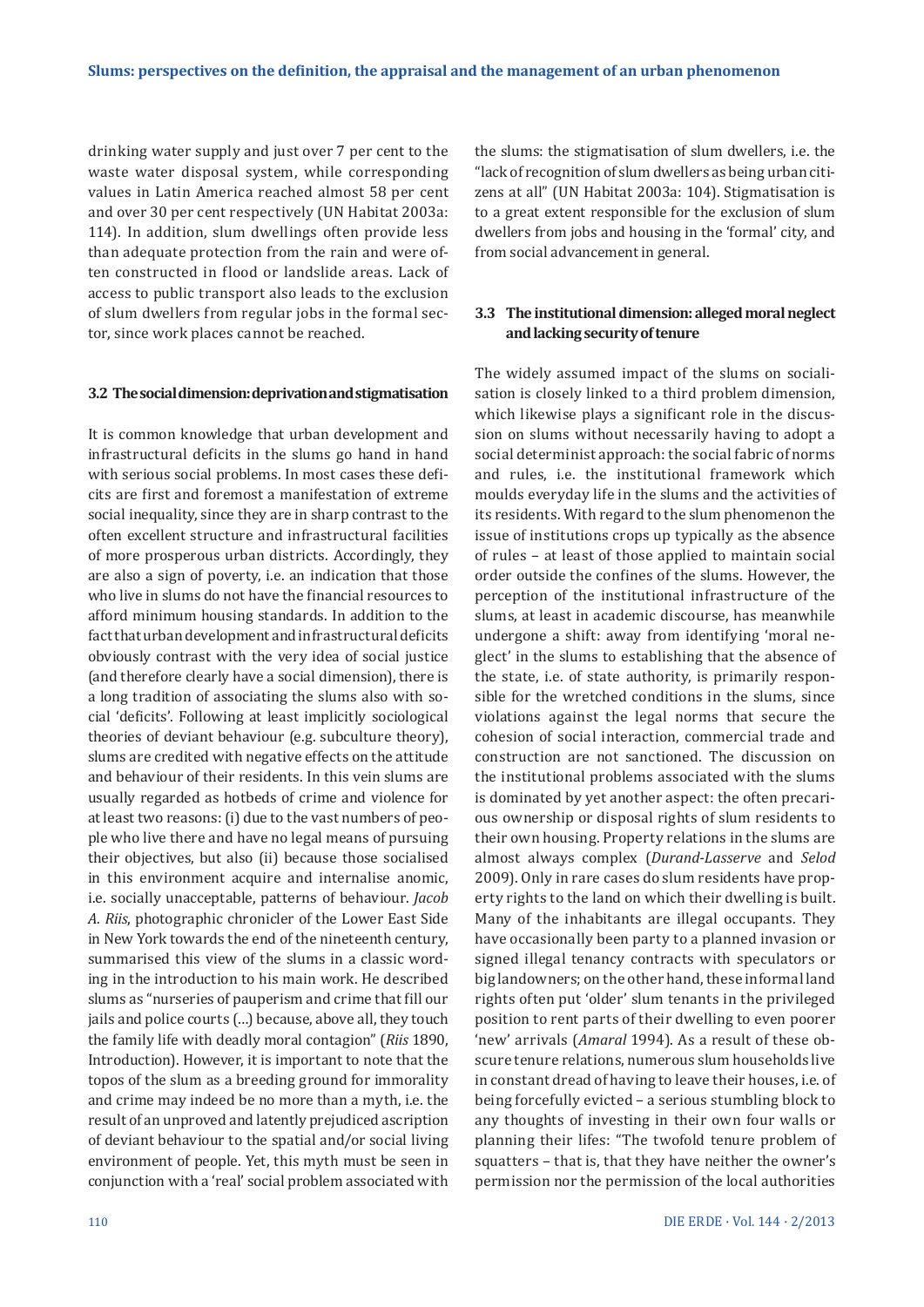(…) – tends to render life there more tenuous and to discourage investment" (UN Habitat 2003a: 79). This dilemma is exacerbated by the sharp increase in property prices in many large and mega-cities in developing countries in recent decades. As a rule, properties close to the city (now) are beyond the means of less prosperous sections of the population: realty has been transformed from a "resource with a use value to a commodity with a market value" (UNCHS 1984: 25).

# **3.4 Alternatives to the problem-oriented approach towards slums: from 'slums of despair' to 'slums of hope'**

By and large the problem-oriented focus on the world's slums has given way to a more differentiated perspective in the recent past. Hence, there is wide agreement now that the stigmatisation of the slums, and namely their residents, is anything but acceptable, justified and helpful. *Alan Gilbert* (2007), for instance, cautions against taking an oversimplified, stereotype approach that stigmatises the urban inhabitants of informal settlements. More importantly, *Gilbert* considers the term 'slum' itself problematic, since it confuses the physical features of the slum with the living conditions and characteristics of its residents. In addition an agenda for 'Cities without Slums' (cf. Cities Alliance 1999) would throw the door wide open to the risk of returning to standard strategies of local and national politics: "And, with so many unscrupulous governments in power around the world, the stereotype may be used to justify programmes of slum clearance" (*Gilbert* 2007: 710).

Beyond the largely undisputed plea for an unprejudiced appraisal of the slums and their inhabitants there are sharp differences in urban studies and urban politics as to how the slum phenomenon and the problems associated with it are to be tackled. The dichotomy between 'slums of hope' and 'slums of despair' which has become a standard in recent decades and proved very influential in both academic and public debates (cf., for example, *Owusu* et al. 2008) can be used to highlight these differences. These two terms were introduced in the 1960s (*Stokes* 1962) to counterpoint the blanket stigma attached to the slums by directing attention to the resources available in most slums that could help slum dwellers to extricate themselves from their misery (cf. *Neuwirth* 2007). In particular, the continuous improvements of dwellings carried out by the residents themselves which are evident in the vast majority of slums worldwide are taken as confirmation of existing self-healing powers that characterise a 'slum of hope', as are the dynamic and mainly informal small trade and service enterprises that shape the commercial life of most slums. Both seem to indicate the strong will and the ability of the 'slum of hope' population to radically improve their own living conditions (*Lloyd* 1979). On the other hand, the 'slum of despair' denotes an area where the resources of people are so little – be it due to poverty, lack of financial and social capital, or prevailing anomy – that no positive development would sprout whatsoever. The inherent optimism contained in the slogan 'slum of hope' is strongly associated with a market-oriented approach towards the resolution of societal challenges, a fact that *Hernan de Soto* and his colleagues (1986) spelt out most clearly over a quarter of a century ago: In their view, the 'right' framework, i.e. parameters that guarantee market access, enables the residents of a 'slum of hope' to make the most of their opportunities. The overriding duty of the state towards the slums is therefore seen in setting up this framework, and not in investing in infrastructural measures or even social benefits. This idealising perspective on the slums stands in sharp contrast to the much more pessimistic attitude of other scholars who deal with the slum phenomenon. In his book 'Planet of Slums' the Californian social scientist *Mike Davis* (2006a) vehemently rejects the notion that slums are (also) places of self-help and a trigger for socio-economic processes of development. Although there are some doubts about the scientific seriousness of *Davis*' pointed argumentation (*Parnreiter* 2007), it is probably the most renowned example of a position frequently encountered in urban research, which can be defined as dedicated scandalising of the slums, thereby clearly alluding to the topos of the 'slum of despair'.

The aforementioned problem of insecure tenure which is paramount in many slums worldwide provides a marked example for how the 'slum of hope' perspective can shape actual slum policies. As a rule, marketoriented responses to this problem allude to the 'slum of hope' notion. These responses see the granting of ownership titles to slum households as indispensable. The reasoning is that slum dwellers once they have become property and house owners will concentrate their efforts on reinforcing and improving them and, as a result of this collective feat, contribute to the overall improvement of living standards in the slums (e.g. *Husock* 2009). At the other end of the scale there is the position that how legal security is institutionally designed is not important; far more vital is that slum households are guaranteed permanent residency *in*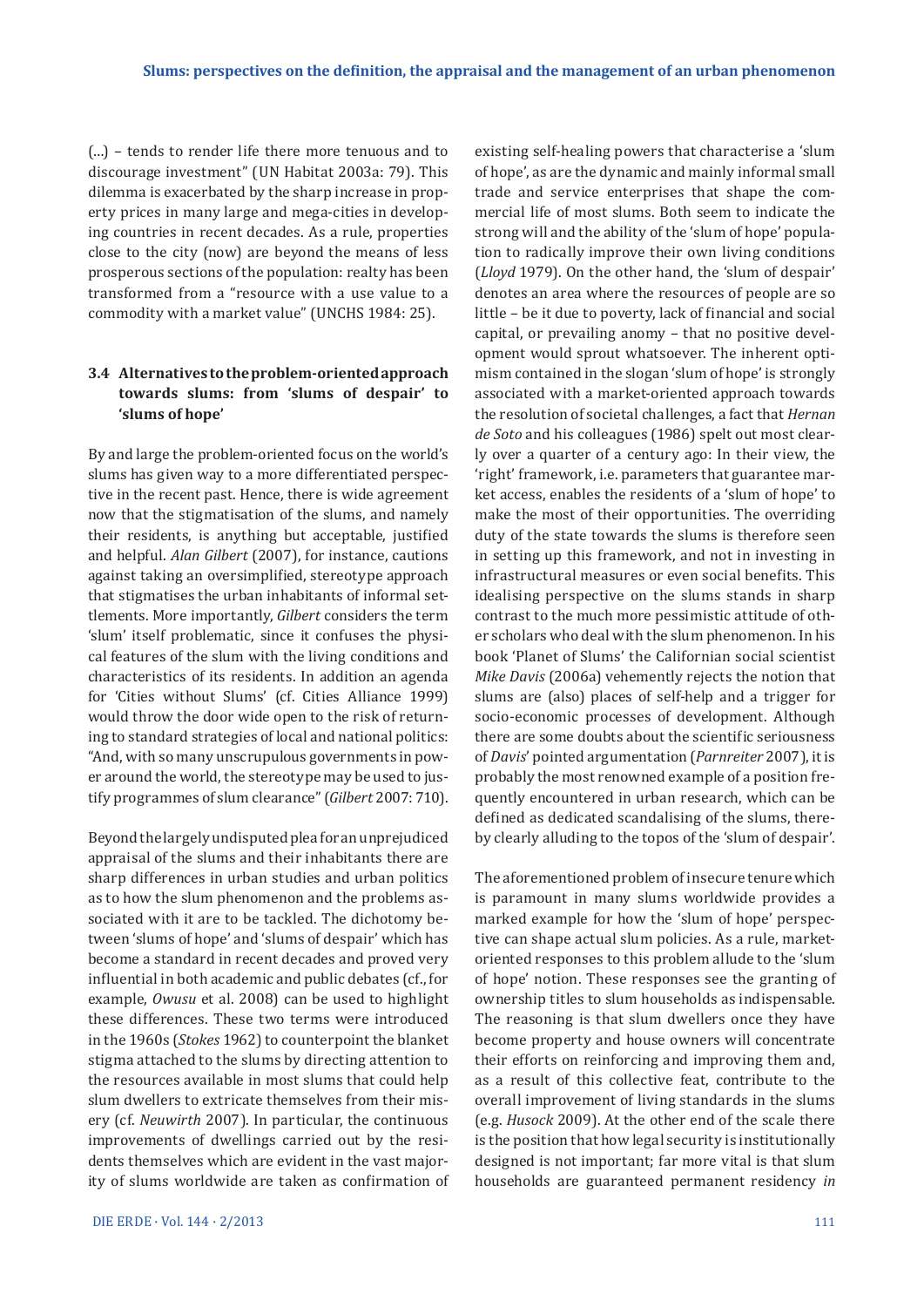*situ* (*Neuwirth* 2007). This is regarded a prerequisite for the successful implementation of further measures to consolidate and develop slum areas which will be dealt with in the next section.

## **4. Addressing the challenges: policy approaches and interventions**

Since slums are universally perceived as a problem or a challenge, it is broadly accepted that their very existence calls for (urban planning) political action. A wide range of paradigms and approaches have been tried over the past decades, and until today there is no general agreement on what precisely constitutes this need for action or on the approach to the slums to be adopted. To gain a rough idea of the various positions on this topic, it is useful to first identify the major actors involved in the slum debate and highlight their perspectives.

## **4.1 Key actors**

The discussion on the world's slums was and still is shaped by international development organisations, whose agendas prioritise the improvement of living conditions in the world's slums. At the head of the list is UN Habitat. Evidence of the significance of this organisation for the discussion on the slum phenomenon has already been indicated in the preceding sections. For years it has argued consistently for a policy of slum upgrading, which represents a marked departure from earlier clearance and resettlement strategies and

could be characterised as the resolute nurturing of self-reliance. It advocates that the existing potential in the slums should be utilised to gradually improve living conditions on site – notably by activating the informal sector of the economy (which is far larger in the slums than the formal economy) to serve this objective (UN Habitat 2003a: 165ff.). Other international organisations have not been determined by the UN Habitat as deviating from the previous 'slum clearance' strategy (*Gilbert* 2007). The principal goal of the 'Cities without Slums' campaign, for instance, remains the eradication of the slum phenomenon, which has been widely criticised as paving the way for slum clearances.

With their pioneer 'slum policy' projects and programmes, local authorities in the large and megacities of the global South have also contributed to the international slum discussion to great acclaim. In Latin America, in particular, the efforts of individual local administrations to improve the quality of life in the slums have had evident success and gained international recognition. Rio de Janeiro, for example, deviated in the 1980s from the previously unsuccessful national government strategy of eradicating the slum problem via resettlement programmes flanked by large-scale 'bulldozing'. The Colombian capital, Bogotá, drained by the repercussions of civil war and a draconian social imbalance, enjoyed a hitherto unthinkable renaissance in the 1990s, a circumstance that owed its success to a single-minded municipal image campaign and a policy of renewal of its inner city district including a rehabilitation of public spaces (*Gilbert* 2006). The launching of a 'Bus Rapid Transit' system to link districts located on the periphery with the city

|  | Tab. 2 Common approaches to improving slum conditions (upgrading). Source: authors' own work |  |  |  |
|--|----------------------------------------------------------------------------------------------|--|--|--|
|  |                                                                                              |  |  |  |

| <b>Dimension</b>                               | <b>Activities</b>                                                                                                                                                                                                                           |
|------------------------------------------------|---------------------------------------------------------------------------------------------------------------------------------------------------------------------------------------------------------------------------------------------|
| <b>Physical upgrading</b>                      | Development of infrastructure (water, sanitary facilities, health centres,<br>kindergartens and schools); design of public spaces; improvement of buildings<br>(in accordance with environmental goals, e.g., water and electricity supply) |
| <b>Property rights for land and</b><br>housing | Land registration and formalisation of use rights; distribution of tenure; use<br>contracts                                                                                                                                                 |
| <b>Economic improvement</b>                    | Income-generating measures; micro-credits                                                                                                                                                                                                   |
| Social security and cohesion,<br>integration   | Symbolic upgrading; image campaigns; educational measures; programmes to<br>combat violence                                                                                                                                                 |
| <b>Risk reduction</b>                          | Resettlement from high-risk areas (flood zones, landslide-prone slopes)                                                                                                                                                                     |
| <b>Public participation</b>                    | Incentives for public participation in planning and implementation of<br>measures; setting up of local organisations                                                                                                                        |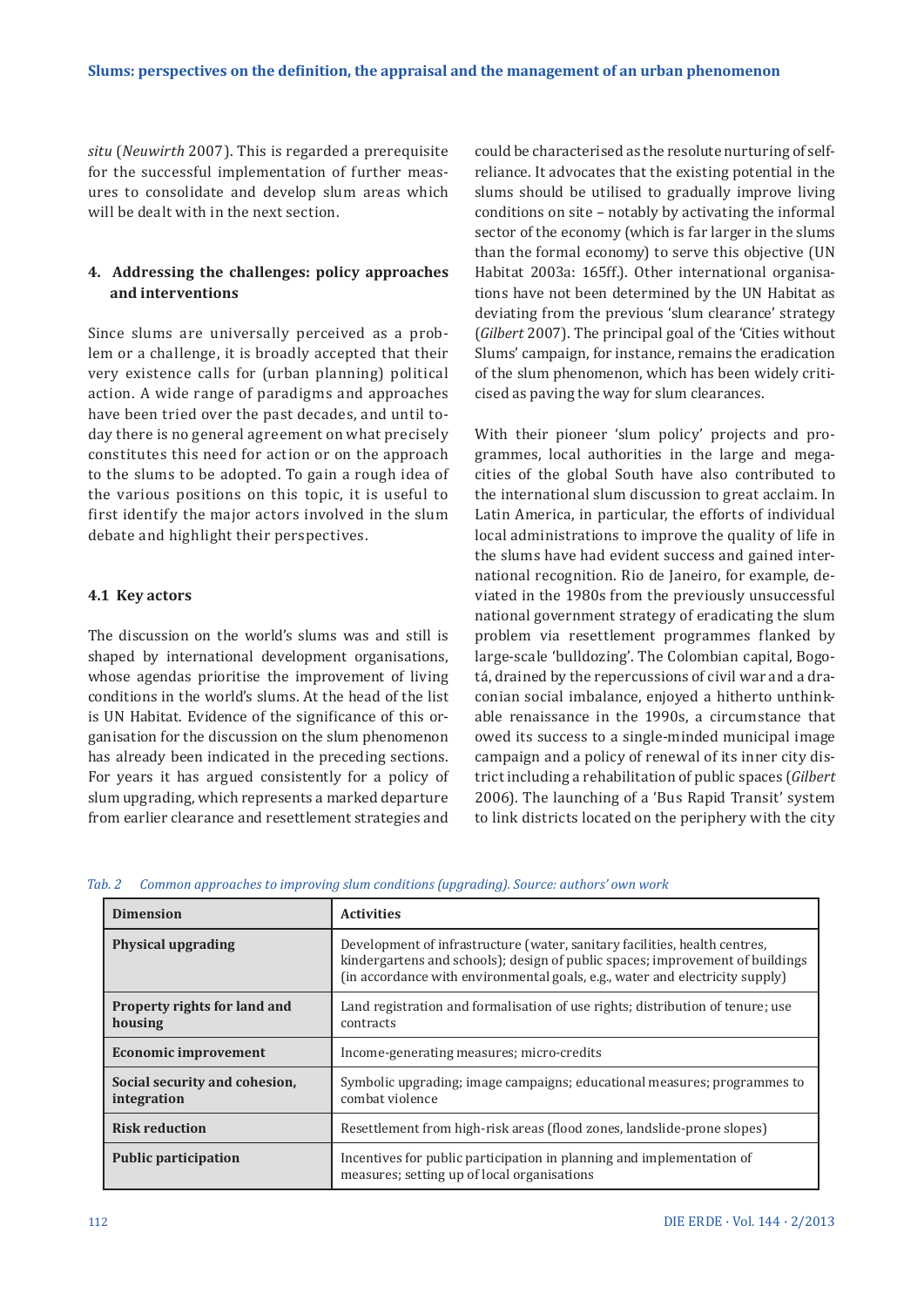centre was a vital component of this renewal strategy.

The most important stakeholders involved in the slum debate are undoubtedly the millions of slum residents themselves, i.e. the NGOs that represent them. Since the long debate on the slums rarely took place in the presence of those who live there, they have only recently appeared in public as an organised collective actor. In the meantime several slum organisations, some of which are internationally linked, participate audibly in the discussions on their living environment. The most well-known is the umbrella organisation 'Shack Dwellers International' (SDI) which is invited regularly to international events and forums addressing the slum phenomenon. SDI originated in India and today consists of an international network of community-based organisations that are particularly active in Asia and Africa. The chief objective of SDI is to provide housing and infrastructure for the urban poor. Advancing the skills and potential of local civic organisations is seen as the key to pushing this aim through against local authorities and other government institutions (*Satterthwaite* 2001). A number of further internationally active groups likewise represent slum residents' interests, such as the 'Centre on Housing Rights and Eviction' or the 'Society for the Promotion of Area Resources Centers'. Finally, there are countless local interest groups world-wide – an outstanding example is 'Abahali base Mjondolo', a group that was founded in 1995 during protests against a slum clearance in Durban and gained popular prominence for its spirited stance against rather than cooperation with the local elites and political decision-makers (consistently following *Henri Lefebvre*'s dictum of a right to the city) (*Pithouse* 2009).

#### **4.2 Policy approaches and interventions**

This selective sketch of some key actors indicates the broad spectrum of opinions that prevails on the kind of intervention to overcome the problems associated with the slums. It illustrates, for example, that the high-handed approach to the slums adopted for decades by the public sectors of the South, i.e. to (if possible!) resettle the slum population and wipe out their environment is increasingly being challenged. Instead, the voices that acknowledge the physical existence of slums have now taken centre stage in the global slum debate. They advocate approaches that help to improve the physical and social conditions of slum dwellers in their current location. Roughly speaking, these opposite perspectives correspond to the black-and-white dichotomy of 'slums of hope' and 'slums of despair'. The latter position reflects a normative framing of slums that emphasises the inherent productive potential of the slums and their inhabitants. Policy approaches and interventions follow the principle of self-reliance. The former position categorically negates the likelihood that slum dwellers will be able to rescue themselves from their precarious circumstances and, instead, argues for a fundamental reorganisation of the societal relations for which slums are a visible expression. A look at the history of policy approaches and interventions in Latin America illustrates the strong influence of both these opposite positions and normative frames on who should lead action and what the right intervention is. Until the 1970s, massive state intervention was the prevailing strategy to overcome the slum problem in the cities of Latin America, which had already begun to expand at a dramatic pace as early as the mid-twentieth century (cf. *Werlin* 1999). Physical eradication of the slums and the resettlement of their residents in the course of 'site and service' projects (mostly located on the urban periphery) was not only considered an effective instrument of urban development policy but also remained the sole government response to a prolonged process of informal urbanisation. However, in the course of this 'slum clearance' policy probably more housing was destroyed than built. The negative outcome of such interventions has now been widely recognised and documented in numerous reports (e.g. *Perlman* 1976; *Valladares* 1978; *Rodríguez* and *Icaza* 1993: 68). Resettlement destroys existing social and economic networks, disrupts daily mobility with the result of longer journeys and higher costs and raises the price of accommodation. Furthermore, resettlement schemes as a strategy for the radical reduction of slum populations proved to be too costly and met with increasing resistance of a resolute nature.

The 1980s thus saw the gradual recognition of the need for fresh approaches. This led to a major shift in the interpretation of the role of various urban development actors, allowing the self-reliance approach to gain considerable ground. The debate on 'freedom to build' launched by *John F.C. Turner* became a cornerstone of this process of change (*Turner* 1976). Based on his own observations in Peru, *Turner* argued that the solution to the problem could not be the physical eradication of the slums but rather the improvement of the living conditions. The state must find a solution to existing sanitary deficits and guarantee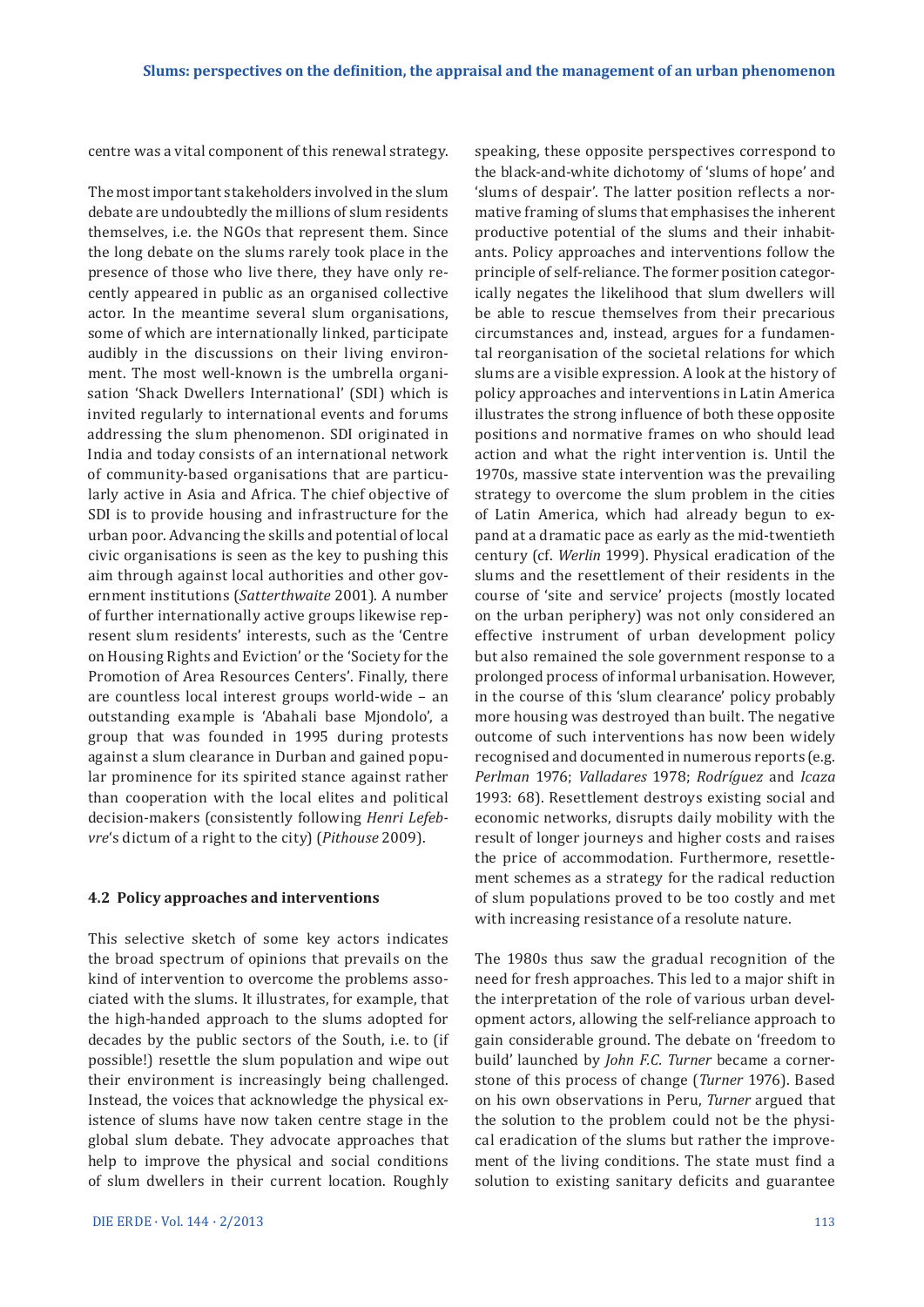the provision of drinking water and waste water disposal systems. Substantial improvements to the slum environment would soon prompt slum dwellers to invest in upgrading their housing. *Turner* assumed that residents of informal settlements possessed the organisational talent required to maintain their own infrastructural supply and disposal systems (*Pugh*  1990). This made him an early trailblazer of the 'slums of hope' approach that gained momentum in international urban development debates in the 1980s under the heading of 'development from below' (cf. *Korten*  1989) and a series of 'slum-upgrading' schemes that were replacing the 'slum clearance' approach.

Slum upgrading programmes, notably under the aegis of international development cooperation, soon confronted specific challenges. For instance, the regular maintenance of the new infrastructure was repeatedly neglected for a number of reasons (cf. *Kessides* 1997): Firstly, it often proved rather difficult to establish who was liable for the costs (cf. *Israel* 1992); secondly, poor involvement of the communities concerned in the upgrading projects led to low acceptance of new infrastructure and the self-responsibility for its maintenance (*Kessides* 1997); thirdly, experience showed that persuading the slum population to participate actively in upgrading processes or the maintenance and refinancing of the technical infrastructure without a solution to the problem of security of tenure is almost impossible (*Werlin* 1999). In the meantime it has been widely accepted that plans to improve slum conditions must adopt a multidisciplinary approach (cf. *Tab. 2*).

Current urban development efforts committed to improving the quality of life in the slums attempt in most cases to adopt an integrated approach combining a number of the dimensions mentioned in *Table 2*. A prominent example is the 'Favela Bairro' programme set up by the Brazilian government in the mid-1990s (*Fiori* et al. 2001). It contains a variety of components: installation and reinforcement of water supply and sanitary systems, provision of electricity, design of public spaces, protection against extreme events, waste disposal, road repairs and construction of new roads and paths, and social infrastructure (kindergartens, community centres, educational centres, sports and leisure facilities, advice centres). These measures were linked to a policy of 'regularisation', which consisted in transferring the rights of tenure to slum households and introducing incentives to encourage joint implementation of the programme and enhance grass-roots participation. In parallel, federal govern-

ment legislation underpinned the competence of the local authorities and enabled favelas to be declared 'zones of special interest'. This exempted the latter from standard planning norms without having to negate their 'official' existence as settlement areas. The 'City Statute' law, passed by the Brazilian government in 2001 and committed to the 'Right to the City' movement, provides the 'Favela Bairro' programme and the regularisation policy with legitimacy (*de Souza* 2001).

The practice of upgrading informal settlements has also been pursued more recently, with local authorities emerging more and more as the driving force. One example is the Colombian city of Medellín where recent years have seen the operation of a programme to integrate existing informal settlements into the formal city structure, both physically and socially (*Blanco* and *Kobayashi* 2009). It consists of the visible upgrading of the areas concerned with a technically ambitious and innovative infrastructure. The municipal authorities in Medellín introduced the first urban aerial cable car world-wide that connected slums built on steep hillsides to the urban traffic system (*Brand* and *Dávila* 2010). Two further lines were added in the following years (2008 and 2010). At the same time, traditional urban infrastructure was built and extended: playgrounds, public libraries and other social facilities. Measures were also introduced to promote income generation for the residents of what were seen as particularly unsafe living areas. This approach seeks to achieve the comprehensive functional and social inclusion of Medellín's informal settlements into the 'formal' city (Alcaldía de Medellín y Banco Interamericano de Desarollo 2008). Initial analysis of the impact of such interventions, which are termed 'social urbanism', points to the value of the attendant symbolic upgrading of areas once branded as highly dangerous (*Brand* and *Dávila* 2011).

#### **5. Conclusion**

This article pursued the general purpose to summarise the debate on slums with respect to three basic questions: How do we define a slum, what problems and challenges are associated with this form of settlement, and what policy approaches and interventions are being implemented to solve them. The presented overview on the recent debates about the world's slums demonstrates the complexity and contentiousness of the slum debate and the lack of clarity on the topic. With respect to the problem of definition, it reveals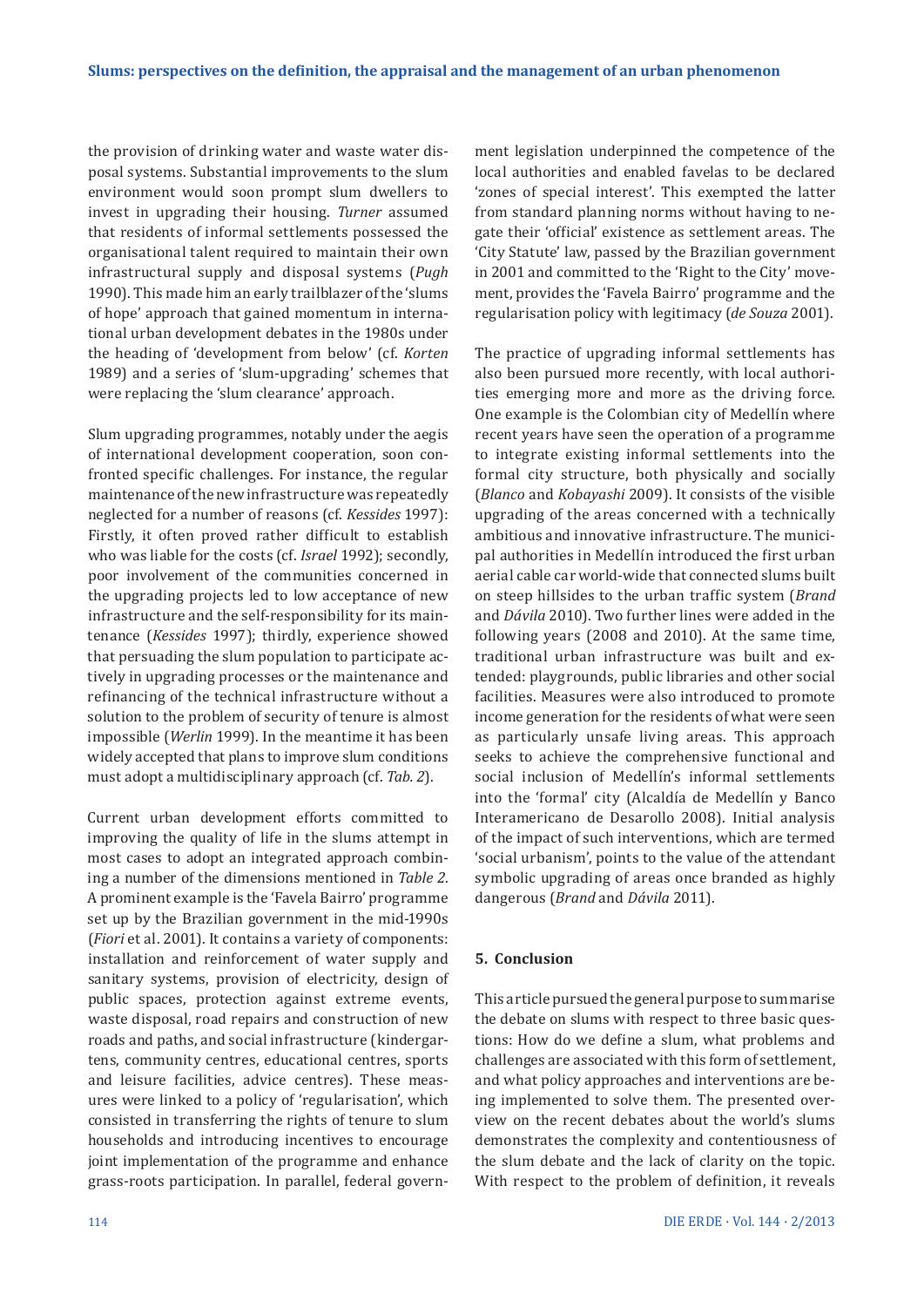that the term slum does not solely refer to physical living conditions of residents in a specific spatial environment. Rather, it almost inevitably includes notions about the social life and environment of people who live there. This 'social component' of the slum notion bears the danger of implicitly or explicitly articulated prejudice and stigmatisation of slum dwellers which raises doubts whether 'slum' is a useful name in the first place. In any case, the twofold definition of slums has structured the debate on the associated problems into material and social challenges. In addition, the debate identifies institutional problems characterised by the 'absence' of rules, neglect by the state and tenure insecurity. In contrast to a rather pessimistic interpretation of the material, social and institutional challenges associated with slums, there are opinions that emphasise their productive potential. The associated dichotomy of the 'slum of hope' and the 'slum of despair' is likewise reflected in the perspectives of the actors involved in debates on the world's slums and their practical approaches and interventions in slum communities. Until today the typology of action ranges from straightforward slum clearance to comprehensive urban upgrading schemes.

Finally, the exploration of the slum debate provides a few implications for research on slums. Firstly, research has to take up the challenge of dealing with a highly ambiguous and context-dependent topic. Thus, an important contribution of research is to make explicit the linkages between variations in the underlying normative framing of different actors and how this connects to their rhetoric and the advocated solutions. Secondly, despite their verifiable success, examples such as the integrated urban development projects in the city of Medellín remain showpiece projects and – in light of the statistics on informal settlements worldwide cited above – must be understood as a drop in the proverbial ocean. Research can contribute to assess replicability of successful projects of this kind. Thirdly, self-built informal settlements and their conditions are dynamic and constantly changing. For example, as cities are rapidly expanding, some of the settlements that were built in the urban periphery some decades ago nowadays find themselves as central locations with new opportunities and pressures for redevelopment. Interventions may be followed by an increase in property prices and rents and the displacement of their current population on the one hand, or new economic opportunities for residents on the other hand. Research can help to uncover and detect new trends, and understand tradeoffs and effects.

#### **References**

- Alcaldía de Medellín y Banco Interamericano de Desarollo (eds.) 2008: Medellín. Transformación de una ciudad. Modelo de buen gobierno y desarrollo social integral. – Medellín
- *Amaral de Sampaio, M.R*. 1994: Community organization, housing improvements and income generation: a case study of 'favelas' in São Paulo, Brazil. – Habitat International **18** (4): 81-97
- *Blanco, C.* and *H. Kobayashi* 2009: Urban transformation in slum districts through public space generation and cable transportation at northeastern area: Medellín, Colombia. – Journal of International Social Research **2** (8): 75-90
- *Brand, P.* and *J.D. Dávila* 2011: Mobility innovation at the urban margins: Medellín's metrocables. – City: Analysis of Urban Trends, Culture, Theory, Policy, Action **15** (6): 647-661
- Cities Alliance 1999: Cities without slums: action plan for moving slum upgrading to scale. – The World Bank/UNCHS (Habitat). – Washington, D.C.
- *Davis, M.* 2006a: Planet of slums. London et al.
- *Davis, M.* 2006b: Planet der Slums. Urbanisierung ohne Urbanität. – Blätter für deutsche und internationale Politik (7): 805-816
- *de Soto, H., E. Ghersi* y *M. Ghibellini* 1986: El otro sendero: la revolución informal. – Lima
- *Durand-Lasserve, A.* and *H. Selod* 2009: The formalization of urban land tenure in developing countries. – In: *Lall, S.V.*, *M. Freire, B*. *Yuen, R. Rajack* and *J.-J. Helluin* (eds.): Urban land markets. Improving land management for successful urbanization. – Dordrecht et al.: 101-132
- Encyclopedia Britannica Online 2013: slum. Online available at: http://www.britannica.com/EBchecked/topic/ 549247/slum, 28/02/2013.
- *Fiori, J., E. Riley* and *R. Ramirez* 2001: Physical upgrading and social integration in Rio de Janeiro: the case of Favela Bairro. – disP – The Planning Review **37** (147): 48-60
- *Gilbert, A.* 2006: Good urban governance: evidence from a model city? – Bulletin of Latin American Research **25** (3): 392-419
- *Gilbert, A.* 2007: The return of the slum: does language matter? – International Journal of Urban and Regional Research **31** (4): 697-713
- *Husock, H*. 2009: Slums of hope. City Journal **19** (1). Online available at: http://www.city-journal.org/2009/19\_1\_ slums.html, 10/05/2012
- *Israel, A.* 1992: Issues for infrastructure management in the 1990s. – The World Bank. – Washington D.C.
- *Kessides, C.* 1997: World Bank experience with the provision of infrastructure services for the urban poor: Preliminary identification and review of best practices. – Washington D.C. – Online available at: http://siteresources.worldbank.org/INTEMPOWERMENT/Resources/10142\_urban.pdf